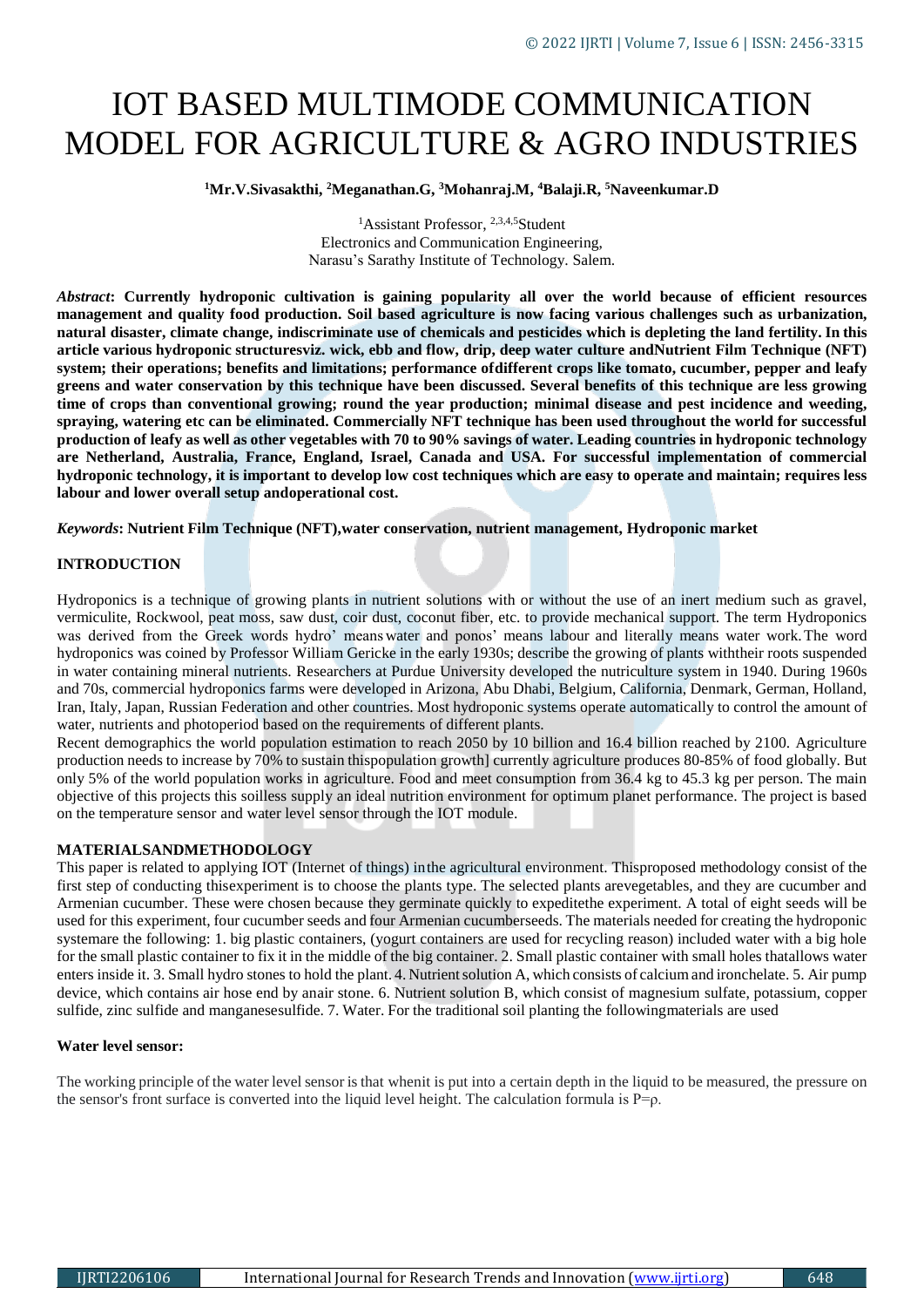

Figure 2.water level sensor

# **Air Temperature & humidity sensor:**

A temperature sensor is a device used to measure temperature. This can be air temperature, liquid temperature orthe temperature of solid matter. There are different types of temperature sensors available and they each use different technologies and principles to take the temperature measurement.



Figure 3.Temperature sensor

### **PH sensor:-**

The overall working principle of pH sensor and pH meter depends upon the exchange of ions from sample solutionto the inner solution (pH 7 buffer) of glass electrode through the glass membrane**.** The porosity of the glass membrane decreases with the continuous use that decreases the performance of the probe.



# **Light sensor:**

Light sensors measure illuminance, which can be used to measure more than the brightness of a light **source**. Because the illuminance decreases as the sensor moves away from a steady light, the light sensor can be used to gauge relative distance from the source.



Figure 4.Light sensor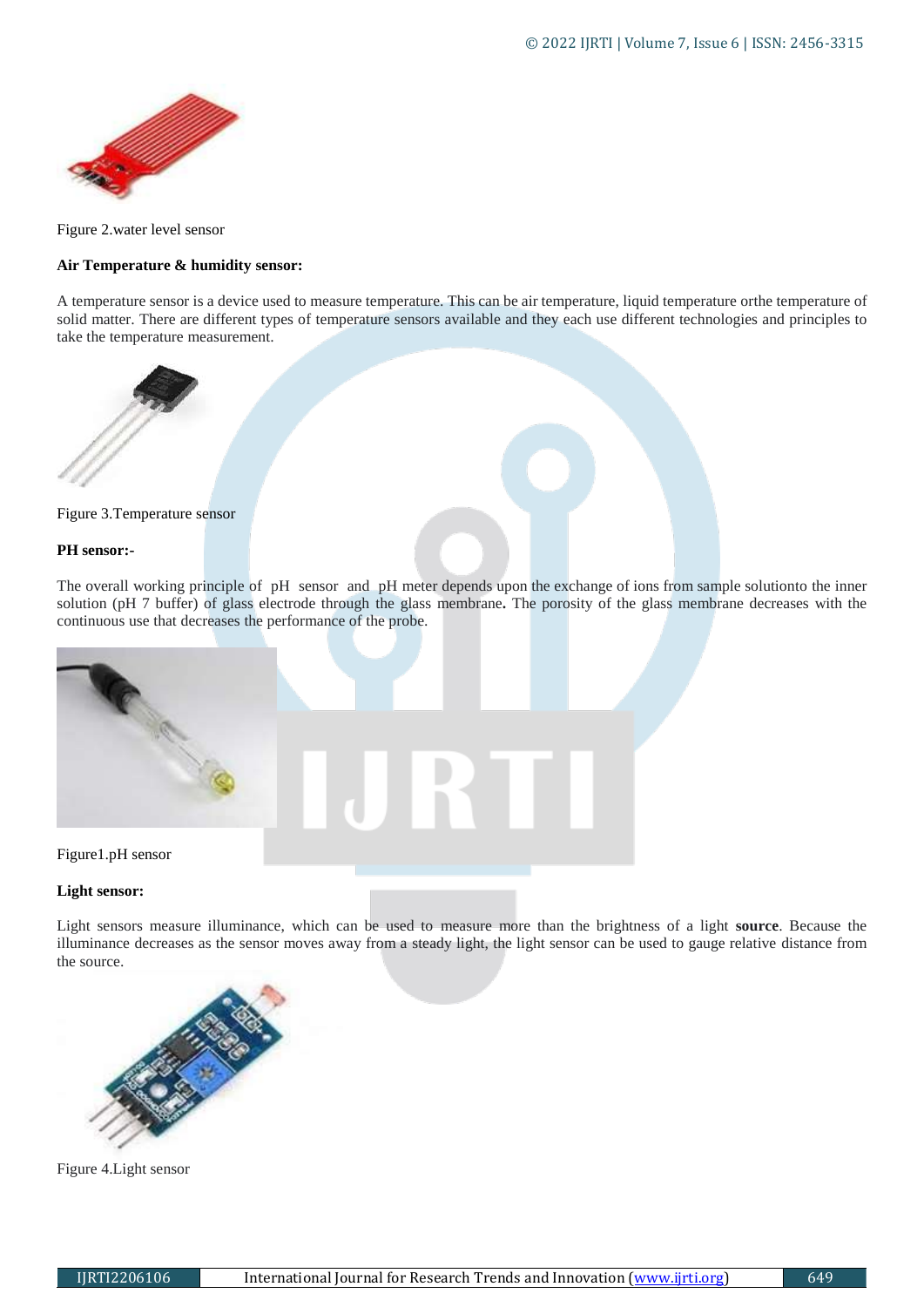# **Microcontroller:**

A microcontroller is embedded inside of a system to control a singular function in a device. It does this by interpreting data it receives from its I/O peripherals usingits central processor.



Figure 5.Microcontroller

# **Cloud stage:**

Here we make use of "Microcontroller IOT cloud" cloud Platform to send the detected information to the cloud. This Information is plotted as a graphical representation to see the changes in the humidity, temperature. Based on the data .that is present in the graph we can determine the plant condition. And control the on/off device.



# **ADVANTAGES**

- Maximizes Space. Hydroponics requires far less spacethan plants grown in soil.
- Conserves Water.
- Facilitates a Micro-Climate.
- Produces Higher Yields.<br>• Require Less Labor.
- Require Less Labor.
- Needs No Soil.
- Produces Higher Quality Food.
- Reduces Supply Chain.